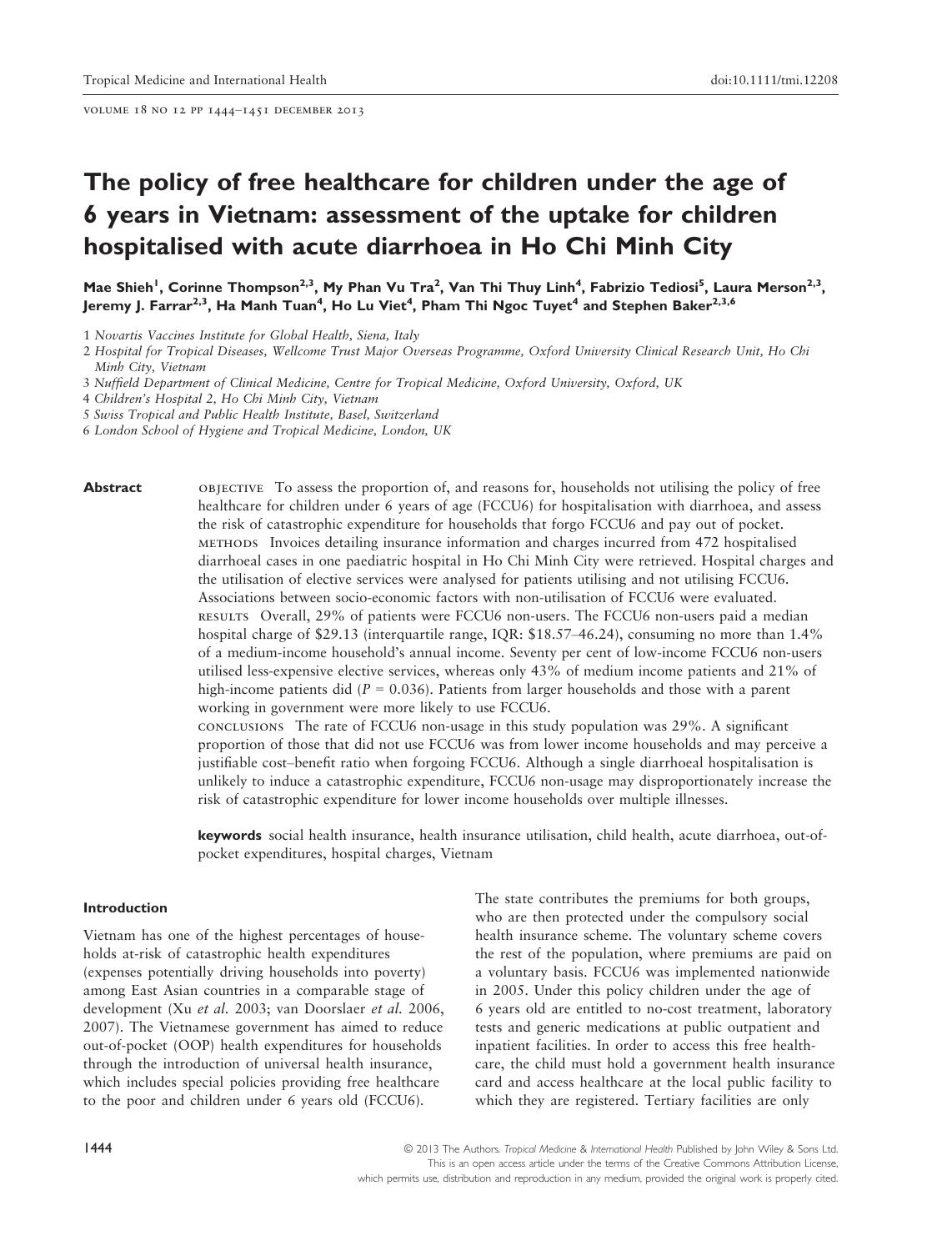accessible with a formal referral. In 2010, it was reported that 8.2 million of the 10.1 million (81%) children under 6 years of age in Vietnam had health insurance cards (MOH/HPG 2010). Parents/guardians in possession of a health insurance card for their child may still choose to forgo FCCU6 and pay OOP should they wish to bypass standard facilities and take their children directly to tertiary referral hospitals, often regarded as offering higher quality services (Trivedi 2002). Nguyen and Wang assessed healthcare facility usage of children less than 6 years of age in the period prior to, and directly after, FCCU6 was implemented nationwide (Nguyen & Wang 2012). This study found a decrease in the use of tertiary facilities and an increase in use of secondary healthcare facilities, which was perceived to be a desirable consequence of formal referral being required for payment by insurance under FCCU6. The percentage of households utilising FCCU6 was not assessed.

Vietnam, as in other Southeast Asian countries, has undergone reforms in its health-financing system, moving from a completely state-led and financed system to one where public hospitals have autonomy in their administration and budgets (Tangcharoensathien et al. 2011). It has been reported that in response to the marked increase in number of children presenting at already over-crowded paediatric hospitals after the implementation of FCCU6, hospitals in Hanoi and Ho Chi Minh City began to offer a 'non-policy' option, where patients who chose not to use FCCU6 received preferential treatment, for example, a shorter waiting time (London 2008). Furthermore, public hospitals are also permitted to offer patients nonessential elective services, such as special care in private wards. If the patient chooses to use any non-essential elective service they cannot use state-provided health insurance and must pay OOP for the entire hospital admission, as hospitals are required to keep private and public services separate (World Bank Vietnam Office 2011). Although the overall proportion of the population with health insurance in Vietnam has been increasing, the use of health insurance actually declined between 2006 and 2008 and OOP payments remain high, estimated to be >50% of all the healthcare financing in Vietnam (MOH/HPG 2010).

Childhood health is a high priority for Vietnam but little has been reported on the usage and factors affecting usage of FCCU6, which was put in place to specifically protect this vulnerable group. By assessing hospital charges, predictive factors, and the risk of catastrophic expenditure we aimed to understand how FCCU6 is performing in children hospitalised with acute diarrhoea in a tertiary hospital in Ho Chi Minh City (HCMC).

# Methods

# Study design

This study was performed retrospectively on available data from patients that were enrolled in a prospective observational study conducted between May 2009 and April 2010 in HCMC (Thompson et al. 2012).

# Study site and subjects

The observational study, from which the subjects of this analysis were derived, was conducted by Oxford University Clinical Research Unit (OUCRU) at Children's Hospital 2 in HCMC. Children's Hospital 2 is one of the main paediatric referral hospitals in HCMC. Children <5 years old, residing in HCMC, admitted to Children's Hospital 2 with acute diarrhoea were eligible for the observational study. For this retrospective analysis, further inclusion criteria were the availability of the final hospital invoice, and an unambiguous payment category (i.e. paid entirely by social insurance under FCCU6 or OOP by household). Demographic data were collected on hospital admission and categorised where appropriate. For example, household income was stratified in to three income categories (low; <173 USD/month, medium; 173–865 USD/month; >865 USD/month) based on average household incomes (in Vietnamese Dong) and demographics from a previous investigation (Thompson et al. 2012).

# Data source

Two individuals independently entered information from the hospital invoice, including payment type, type of service, quantities and the unit costs of medications, medical tests, services and supplies. These data (from each patient) were collated into a customised database, and were combined with demographic, socioeconomic and clinical information from the observational study.

#### Definitions and unit costs of services

The total charge for each patient's hospitalisation was calculated as the sum of the charges incurred for medication, laboratory tests, hospital bed overnight charges, uncommon services and elective services incurred until discharge, using the definitions as described below. A standard hospital bed in the gastrointestinal ward, with two or more children per bed, had an associated overnight charge of \$0.58–1.04 USD/day. A special service bed, with one child per bed, air conditioning and television, was considered a non-essential elective service,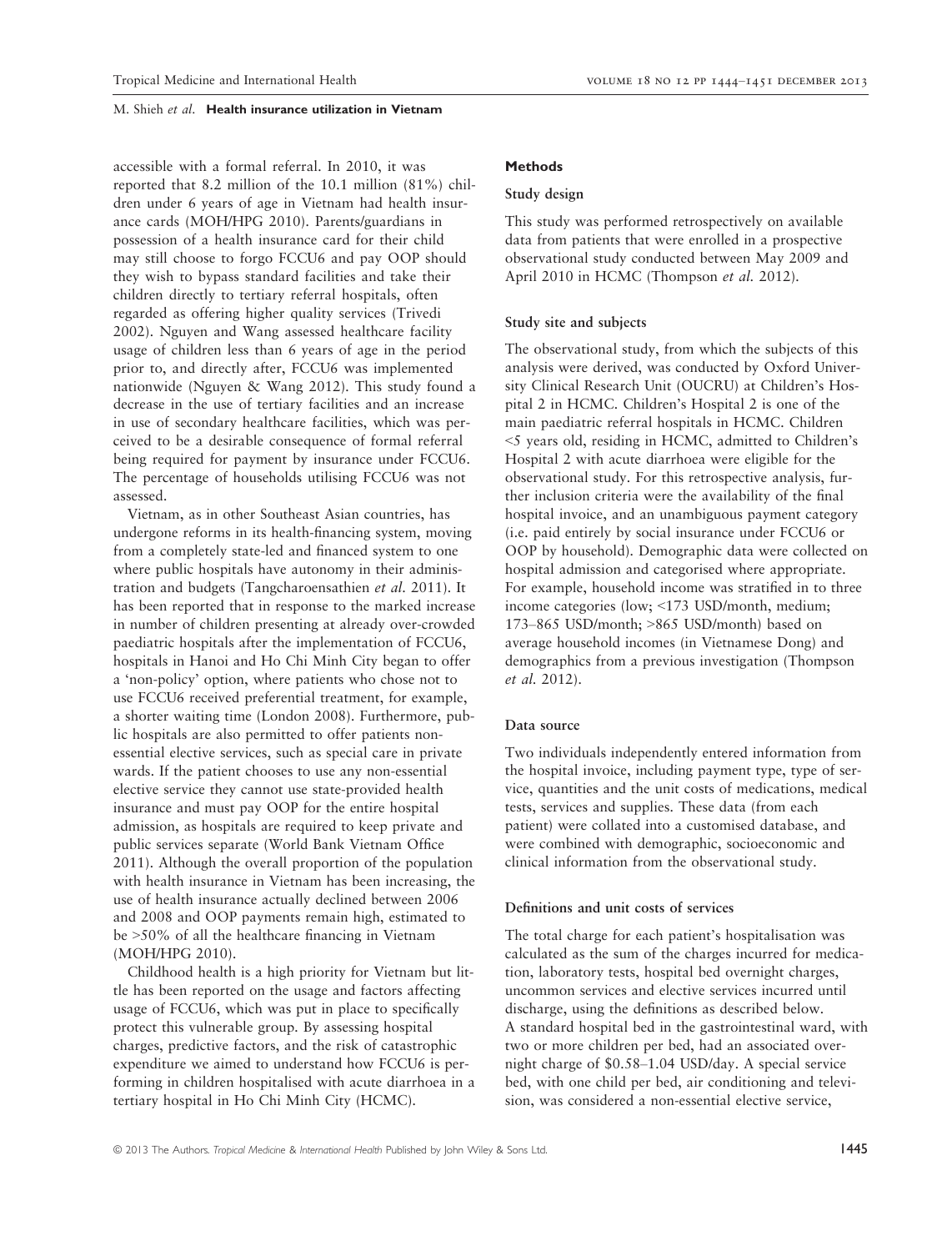unless medically warranted due to the severity of the patient's condition, and was available for \$5.77 and up to \$17.00/day (referred to hereon as 'private bed'). Patients in this study with an average daily bed charge of more than \$1.04 were presumed to have stayed at least one night in a private bed. In addition to private beds, other elective services included bed cleaning, charged at \$0.29 each, and meals (e.g. porridge, rice) available for \$0.86–2.00 each (referred to collectively hereon as cleaning/meal services, whenever either or both was utilised). Uncommon services for diarrhoeal patients included ultrasound, X-ray and physical therapy, charged at \$3.46, \$6.90 and \$0.86 per unit, respectively. Uncommon services were not considered elective. All charges were measured in local currency in 2009 Vietnamese Dong (VND) and converted to 2009 USD using the average June 2009 exchange rate of 17 339 VND/USD.

# Data analysis

Utilisation of elective services was analysed by household income category and payment type. Logistic regression was performed to examine the variables associated with households who paid OOP. Potential determinants for paying OOP (sex, age, parent job type, household size, income category and distance to hospital) were assessed independently by univariate analysis. Variables strongly associated with the outcome in the univariate analysis  $(P \le 0.05)$ , in addition to *a-priori* variables considered potential confounders, were included in a multivariate logistic regression model to evaluate independent associations with paying OOP.

All statistical analyses were conducted using Stata/IC version 9.2 (StataCorp, USA). A two-tailed Student's t-test or a corresponding non-parametric test (Mann– Whitney U, Kruskal–Wallis) was performed on numerical data for paired and group comparisons respectively. The Chi-squared test was used to compare proportions between categorical variables. A P-value  $\leq 0.05$  was considered statistically significant.

# Ethical approval

This study was conducted according to the principles expressed in the Declaration of Helsinki. This work underwent ethical review and was approved by the institutional ethical review board of Children's Hospital 2 and the Oxford Tropical Research Ethics Committee (OXTREC) in the United Kingdom. The parents/guardians of the children were required to provide written informed consent for the collection of samples and subsequent analysis.

# **Results**

#### Payment type

A flowchart of the study population is shown in Figure 1. Of 510 diarrhoeal cases enrolled in an observational study conducted at Children's Hospital 2 between May 2009 and April 2010, final hospital invoices were available from 478 (94%) admissions. For six (1.2%) patients, the household paid partially OOP, with insurance paying the remaining balance. These mixed payment types were exceptional and were excluded from all subsequent analyses. For the remaining 472 (93%) patients, hospital expenses were paid either entirely via the social insurance system (FCCU6 users) or entirely OOP by the household (FCCU6 non-users). In this study population, 333/472 (71%) of the patients were FCCU6 users, while 139/472 (29%) were FCCU6 non-users. Further, 88% (123/139) of FCCU6 non-users utilised at least one elective service, compared to 4% (14/333) of FCCU6 users ( $P < 0.001$ ; Chi-squared test).

#### Patient characteristics

The baseline characteristics of the 472 diarrhoeal patients overall and stratified by payment type are shown in Table 1. The children admitted to Children's Hospital 2 with diarrhoeal disease contributing to this study had a median age of 14 months (interquartile range, IQR: 9–21 months), were more commonly male (302/472; 64%), and less frequently from high-income households (55/472; 12%). We found that a higher proportion of parents of the FCCU6 users had a government job (42/333, 13%) compared to FCCU6 non-users (9/139, 6%;  $P = 0.05$ ; Chisquared test). Furthermore, FCCU6 users had more family members than non-users [median: 6 (IQR: 5–8) and 5 (IQR: 4–7), respectively,  $P < 0.001$ , Mann–Whitney U-test]. After controlling for the confounding effect of age, sex and income level in a multivariate logistic regression model, the variables significantly associated with payment type were household size and having a parent with a government job. Larger households (OR = 0.87, 95% CI: 0.81–0.96) and those with a parent working in the government (OR =  $0.41$ , 95% CI: 0.19–0.89) were significantly less likely to pay OOP (Table 2).

#### Comparison between FCCU6 users and non-users

The healthcare utilisation of the 472 patients stratified by payment type is shown in Table 3. The median total charge for the entire period of hospitalisation for an episode of acute diarrhoea for FCCU6 non-users was 1.6 times greater [\$29.13 (IQR: \$18.57–46.24)] than FCCU6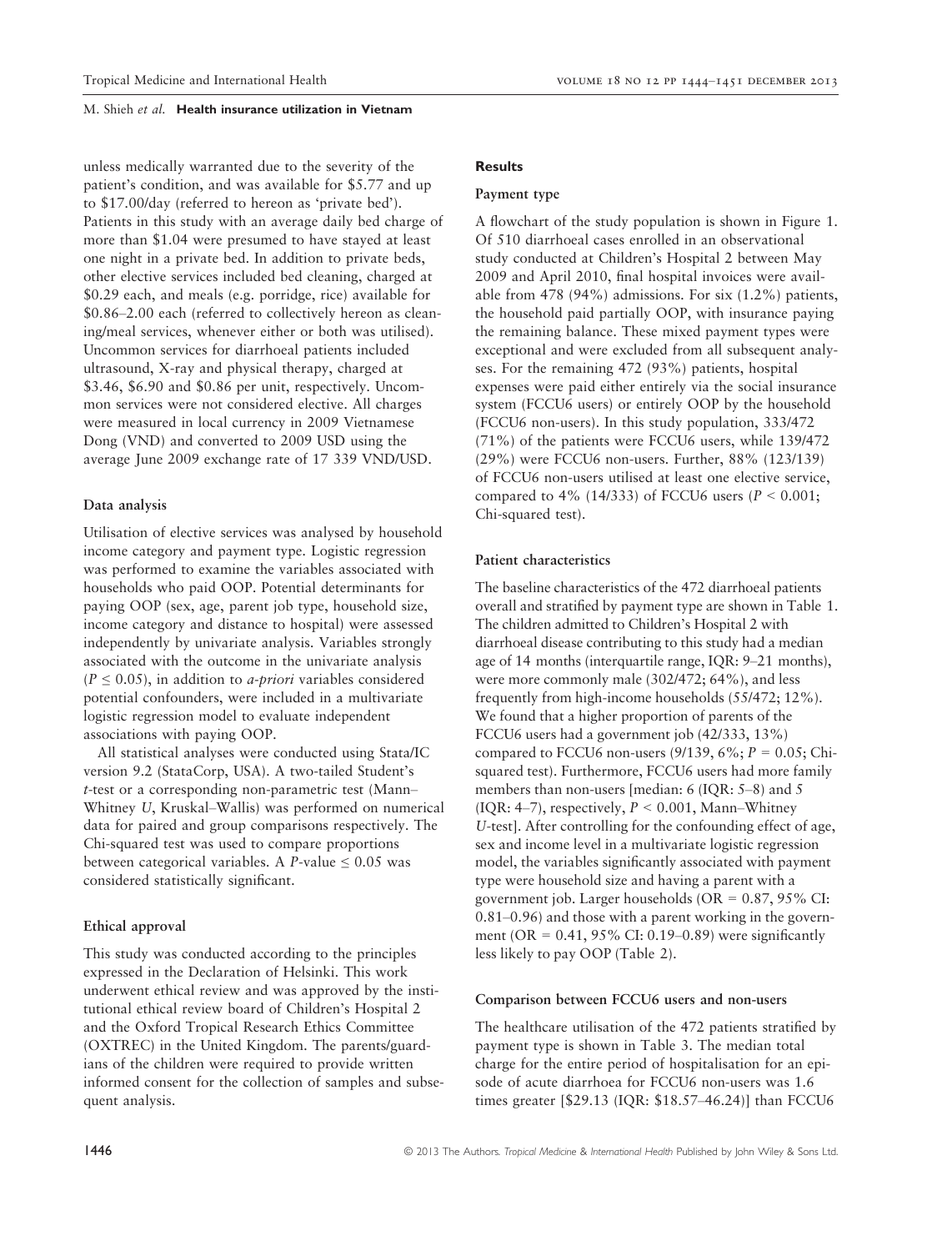

Figure 1 Flowchart of the patients included in the study and breakdown by payment type and elective service use.

Table 1 Baseline characteristics of all patients stratified by payment type

| Variable                                              | All             | FCCU <sub>6</sub> | Out-of-pocket   |
|-------------------------------------------------------|-----------------|-------------------|-----------------|
| No. $(\% )$                                           | 472 (100)       | 333 (71)          | 139(29)         |
| Male gender – No. $(\% )$                             | 302(64)         | 212(64)           | 90 (65)         |
| Age in months - Median (interquartile range, IQR)     | $14(9-21)$      | $13(8-21)$        | $14(9-20)$      |
| Household size – Median (IQR)                         | $6(3-8)$        | 6 $(5-8)$ *       | $5(4-7)^*$      |
| Household income category $\dagger$ – No. (%)         |                 |                   |                 |
| Low $($173/month)$                                    | 116(24)         | 86 (26)           | 30(21)          |
| Medium $($173–865/month)$                             | 301(64)         | 211 (63)          | 90 (65)         |
| High $(>\frac{265}{\text{month}})$                    | 55 (12)         | 36(11)            | 19(14)          |
| Distance to Children's Hospital 2 (km) – Median (IQR) | $7.1(3.6-10.4)$ | $7.0(3.3-9.9)$    | $7.3(4.1-10.8)$ |
| Parent with government job – No $(\% )$               | 51 (11)         | 42 $(13)^*$       | $9(6)^{*}$      |

 $*P < 0.001$ .

†Income thresholds in 2009 USD, using 2009 exchange rate of 17 339 Vietnamese Dong/USD.

users [\$18.50 (IQR: \$12.96–26.86)] (P < 0.001; Mann– Whitney U-test). FCCU6 users had a higher median charge for medication (\$5.79 (IQR: \$3.95–7.99) than FCCU6 non-users (\$4.02 (IQR: \$2.82–6.86), while FCCU6 non-users had a higher median bed charge (\$4.33 (IQR: \$2.02–23.88) than FCCU6 users (\$2.30 (IQR: \$1.15–3.46). FCCU6 non-users paid more than FCCU6

users in the high ( $P = 0.003$ ) and medium ( $P < 0.001$ ) income groups, but not in the low-income group  $(P = 0.341;$  Mann–Whitney U-test). 15% (70/472) of all patients utilised a private bed for at least one night during the hospital stay, incurring a 9.7 times greater median per-day bed charge than those staying in a standard bed (\$4.74  $\nu$ s. \$0.49). Twenty-two per cent (106/472) of all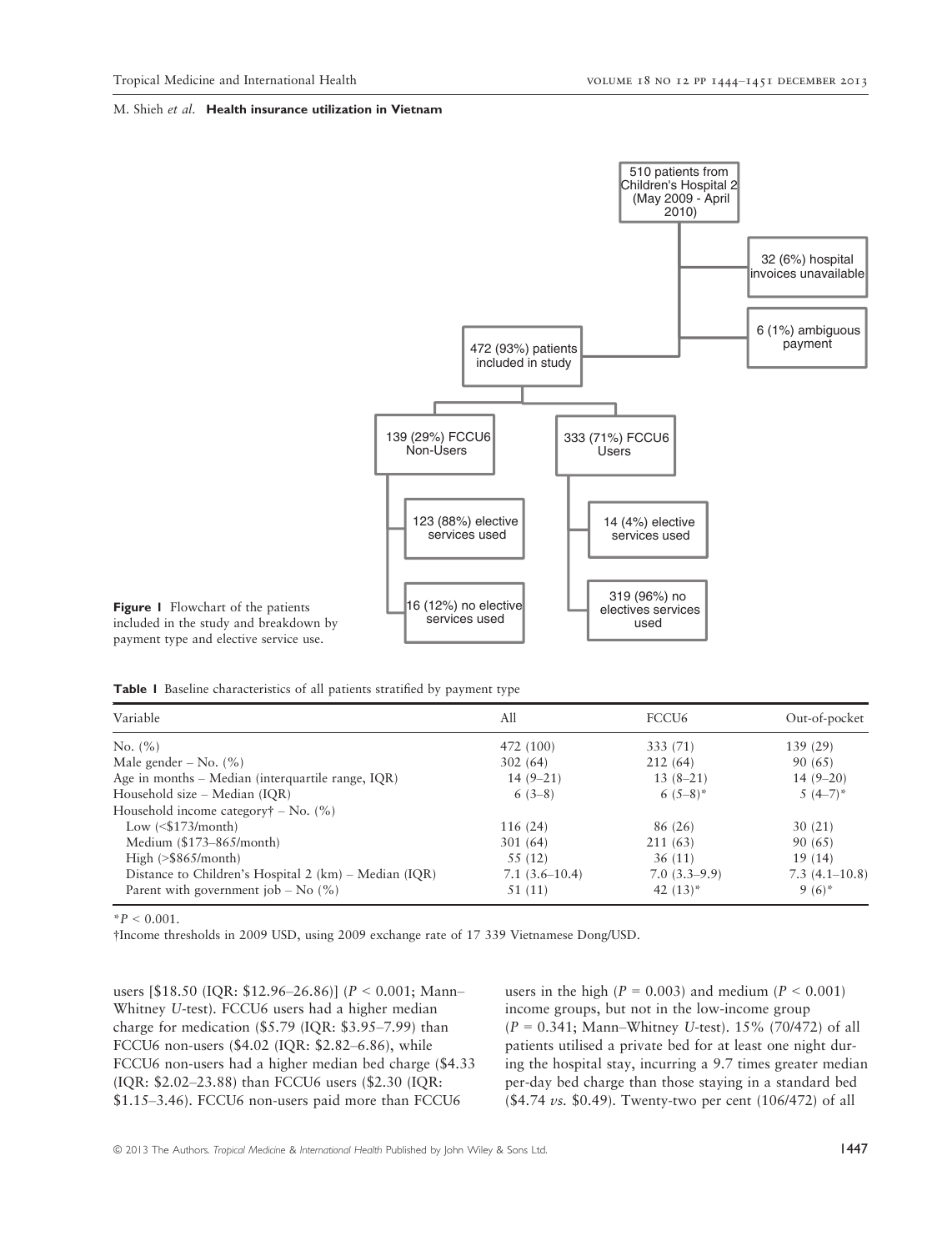| Variable                             | OR   | 95% CI        | P                        | aOR     | $95\%$ CI                | P     |
|--------------------------------------|------|---------------|--------------------------|---------|--------------------------|-------|
| Male gender                          | 1.05 | $0.69 - 1.59$ | 0.823                    | $1.1\,$ | $0.72 - 1.68$            | 0.661 |
| Age in months                        | 0.99 | $0.98 - 1.02$ | 0.743                    | 0.99    | $0.97 - 1.01$            | 0.588 |
| Income category                      |      |               |                          |         |                          |       |
| Low $($173/month)$                   | 1.00 |               | $\overline{\phantom{0}}$ | 1.00    | $\overline{\phantom{a}}$ |       |
| Medium (\$173-865/month)             | 1.22 | $0.75 - 1.98$ | 0.415                    | 1.35    | $0.83 - 2.21$            | 0.229 |
| High $(>\frac{25865}{\text{month}})$ | 1.51 | $0.76 - 3.03$ | 0.242                    | 1.94    | $0.94 - 3.99$            | 0.072 |
| Household size                       | 0.89 | $0.81 - 0.97$ | 0.006                    | 0.88    | $0.81 - 0.96$            | 0.004 |
| Parent with government job           | 0.48 | $0.23 - 1.01$ | 0.055                    | 0.41    | $0.19 - 0.89$            | 0.024 |

Table 2 Univariate and multivariate analysis of selected out-of-pocket determinants

OR, odds ratio; CI, confidence interval; aOR, adjusted odds ratio.

| <b>Table 3</b> Healthcare utilisation of all patients and stratified by payment type |  |  |  |
|--------------------------------------------------------------------------------------|--|--|--|
|--------------------------------------------------------------------------------------|--|--|--|

| Variable                                                        | All                    | FCCU <sub>6</sub>         | Out-of-pocket             |  |  |
|-----------------------------------------------------------------|------------------------|---------------------------|---------------------------|--|--|
| No. $(\% )$                                                     | 472 (100)              | 333 (71)                  | 139(29)                   |  |  |
| Total charge $(\$ \}) – Median (interquartile range, IQR)       | $20.31(14.11 - 32.33)$ | $18.50(12.96-26.86)^*$    | $29.13(18.57 - 46.24)^*$  |  |  |
| Medication charges $(\$)$ – Median (IQR)                        | $5.36(3.61 - 7.81)$    | $5.79(3.95 - 7.99)^*$     | 4.02 $(2.82 - 6.86)^*$    |  |  |
| Laboratory test charges $(\$)$ – Median (IQR)                   | $8.31(3.46 - 19.90)$   | $8.02(3.11-10.32)$        | $8.31(3.98 - 11.13)$      |  |  |
| Bed charges $(\$)$ – Median (IQR)                               | $2.88(1.53 - 4.61)$    | $2.30(1.15-3.46)^*$       | 4.33 $(2.02 - 23.88)^*$   |  |  |
| Total charge by household income category $(\$)$ – Median (IQR) |                        |                           |                           |  |  |
| Low $($173/month)$                                              | 20.32 (14.45-30.04)    | $19.67(14.91 - $31.10)$   | 24.47 (13.22–40.61)       |  |  |
| Medium $($173–865/month)$                                       | 19.47 (13.51-29.90)    | $16.65$ $(12.55-25.27)^*$ | 29.25 (18.57-41.96)*      |  |  |
| High $(>\frac{2}{3}865/month)$                                  | 24.91 (18.72-49.57)    | $22.21 (16.26 - 35.41)^*$ | 40.10 $(24.91 - 57.35)^*$ |  |  |
| Length of stay in hospital $(days)$ – Median $(IQR)$            | $5(2-7)$               | $5(4-7)^*$                | $5(3-6)^{*}$              |  |  |
| Uncommon services – No. $(\% )$                                 | 87 (18)                | 65 (19)                   | 22(16)                    |  |  |
| Private bed – No. $(\% )$                                       | 70 (15)                | $11(3)^{*}$               | $59(42)^{*}$              |  |  |
| Cleaning or meal service – No. $(\% )$                          | 106(22)                | $6(1.8)^{*}$              | $100(72)$ *               |  |  |

 $*P < 0.01$ .

†Charges in 2009 USD, using 2009 exchange rate of 17 339 Vietnamese Dong/USD.

patients utilised cleaning services and/or meals, incurring a median charge of \$2.31 (IQR: \$1.15–4.04). More FCCU6 non-users stayed in private beds (59/139, 42% vs. 11/333, 3%; Chi-squared test,  $P < 0.001$ ) and utilised a cleaning and/or meal service  $(100/139, 72\% \text{ vs. } 6/333, )$ 1.8%; Chi-squared test,  $P < 0.001$ ) than FCCU6 users. As the households of FCCU6 non-users paid OOP, the hospital charges consumed <0.4% of a high-income household's annual income, 0.16–1.4% of a mediumincome household's annual income, and >1.2% of a lowincome household's income.

# Comparison of elective service utilisation by income category

There was no significant disparity between the proportion of low, medium and high-income households (30/116, 26%; 90/301, 30%; and 19/55; 35%, respectively;  $P = 0.603$ ; Chi-squared test) that did not use FCCU6. The breakdown of the elective services for FCCU6 users and non-users by income category is shown in Table 4.

Among the FCCU6 non-users, low-income households (21/30, 70%) utilised elective cleaning and/or meal services (but not a private bed) more commonly than medium (39/90, 43%) and high-income households (4/19, 21%;  $P = 0.036$ ; Chi-squared test). FCCU6 non-users from high-income households (15/19, 79%) were more likely to use a private bed than FCCU6 non-users from medium (40/90, 44%) and low-income (4/30, 13%) households ( $P < 0.01$ ; Chi-squared test). Among FCCU6 non-users, more low-income (5/30, 17%) than medium (11/90, 12%) and high-income (0/19, 0%) households did not use any elective services, but this did not reach statistical significance ( $P = 0.232$ ; Chi-squared test). FCCU6 users had similar usage of elective services across all income categories.

# **Discussion**

This study aimed to assess the proportion of households that did not utilise FCCU6 for the hospitalisation of a common childhood disease and add some insight into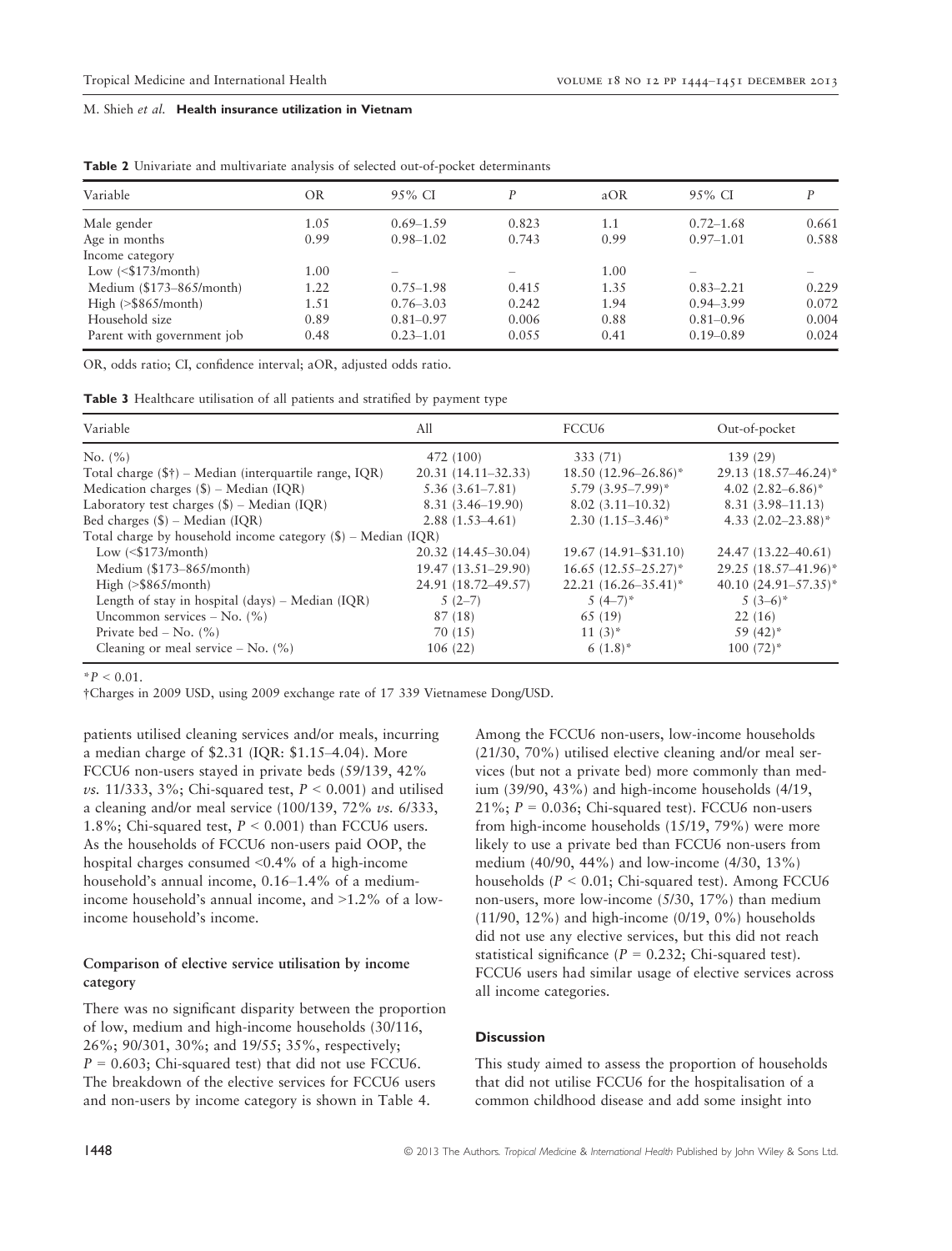| Variable                                  | All       | Household income category† |              |             |  |
|-------------------------------------------|-----------|----------------------------|--------------|-------------|--|
|                                           |           | Low                        | Medium       | High        |  |
| No. (%)                                   | 472 (100) | 116 (24)                   | 301(64)      | 55 (12)     |  |
| Out-of-pocket by household $-$ No. $(\%)$ | 139 (29)  | 30(21)                     | 90 (65)      | 19(14)      |  |
| Use of private bed – No. $(\% )$          | 59 (42)   | 4 $(13)^*$                 | 40 $(45)^*$  | $15(79)^*$  |  |
| Use of cleaning/meal only – No. $(\% )$   | 64 (46)   | $21(70)$ *                 | $39(43)^{*}$ | $4(21)^{*}$ |  |
| No elective services used – No. $(\% )$   | 16(12)    | 5(17)                      | 11(12)       | 0(0)        |  |
| FCCU6 by insurance $-$ No. $(\%)$         | 333 (71)  | 86 (74)                    | 211 (70)     | 36(65)      |  |
| Use of private bed – No. $(\% )$          | 11(3)     | 4(5)                       | 6(3)         | 1(3)        |  |
| Use of cleaning/meal only – No. $(\% )$   | 3(1)      | 1(1)                       | 2(1)         | 0(0)        |  |
| No elective services used – No. $(\% )$   | 319 (96)  | 81 (94)                    | 203 (96)     | 35 (97)     |  |

Table 4 Utilisation of elective services by payment type and income category

 $*P < 0.01$ .

†Low <\$173/month, Medium \$173–865/month, High >\$865/month.

why some may not use this government healthcare cover. Our findings show that 29% of the study population did not use FCCU6 and paid a median total OOP charge of \$29.13, consuming no more than 1.4% of a mediumincome household's annual income. Furthermore, we found that the types of elective services used differed by income category among the FCCU6 non-users and the factors associated with FCCU6 uptake included having a larger household and having a parent with a government job.

In 2009, Sepehri et al. reported an inpatient insurance usage rate of 81% (data taken from the 2006 Vietnam Household Living Standard Survey) for those over the age of 6 years in Vietnam (Sepehri et al. 2009). Our study population was largely drawn from urban households, as most travelled a relatively short distance to reach this hospital in central HCMC, therefore, was potentially biased towards urban households. As urban household have better access to health insurance than rural households (Hoa et al. 2007), the 71% FCCU6 utilisation rate observed in our study is substantially lower than would be predicted in this study population. If the intention of FCCU6 is to prevent undue financial burden on vulnerable households, policy makers may want to ensure that more low-income than higher income households use FCCU6. Our results showed a trend towards higher FCCU6 uptake from households with lower incomes (with respect to higher income households), however, this was not statistically significant.

For the FCCU6 non-users, the hospital charges incurred during hospitalisation for diarrhoea were paid OOP, thereby increasing the household's risk of catastrophic spending [defined as 30–40% of a household's capacity to pay, or 10% of annual household expenditure (Wagstaff & van Doorslaer 2003)]. Although we could not directly assess the capacity of individual households

to pay, our results showed that a single hospitalisation for diarrhoeal disease consumed less than 10% of a medium and high-income household's annual income and of low-income households earning more than \$20/month. Although we cannot ascertain what proportion of lowincome households earned less than \$20/month, this catastrophic expenditure threshold is 8 times lower than the low-income threshold of \$173/month. Therefore, our results suggest that diarrhoeal hospitalisation, as a single event, is not likely to be a catastrophic expenditure in this study population. However, repeated OOP payments increase the risk of catastrophic spending over the course of a year, particularly within low-income households. Thuan reported that >92% (2533/2727) of individuals resident in the northwest of Vietnam had at least one illness a year, with an average of three episodes per year (Thuan et al. 2006). Further, the author concluded that catastrophic spending does not usually occur from one catastrophic illness, but rather an accumulation of 'everyday' episodes. As low-income households have approximately three times less income than high-income households and only 1.6 times lower median hospital charge, the likelihood of catastrophic medical spending is proportionally higher for low-income households.

Health-seeking behaviour and use of health insurance has been long recognised as complex and multifaceted. Sepehri et al. proposed that those covered by a policy providing free healthcare for the poor were less likely to access insurance benefits than those paying premiums under compulsory insurance (Sepehri et al. 2009). It was also suggested by Hoa et al. that households were motivated to seek higher quality care for children with more severe medical conditions, and that urban households described payment for medical treatment as 'more acceptable and less expensive' than rural households (Hoa et al. 2007). We found that FCCU6 non-users who utilised a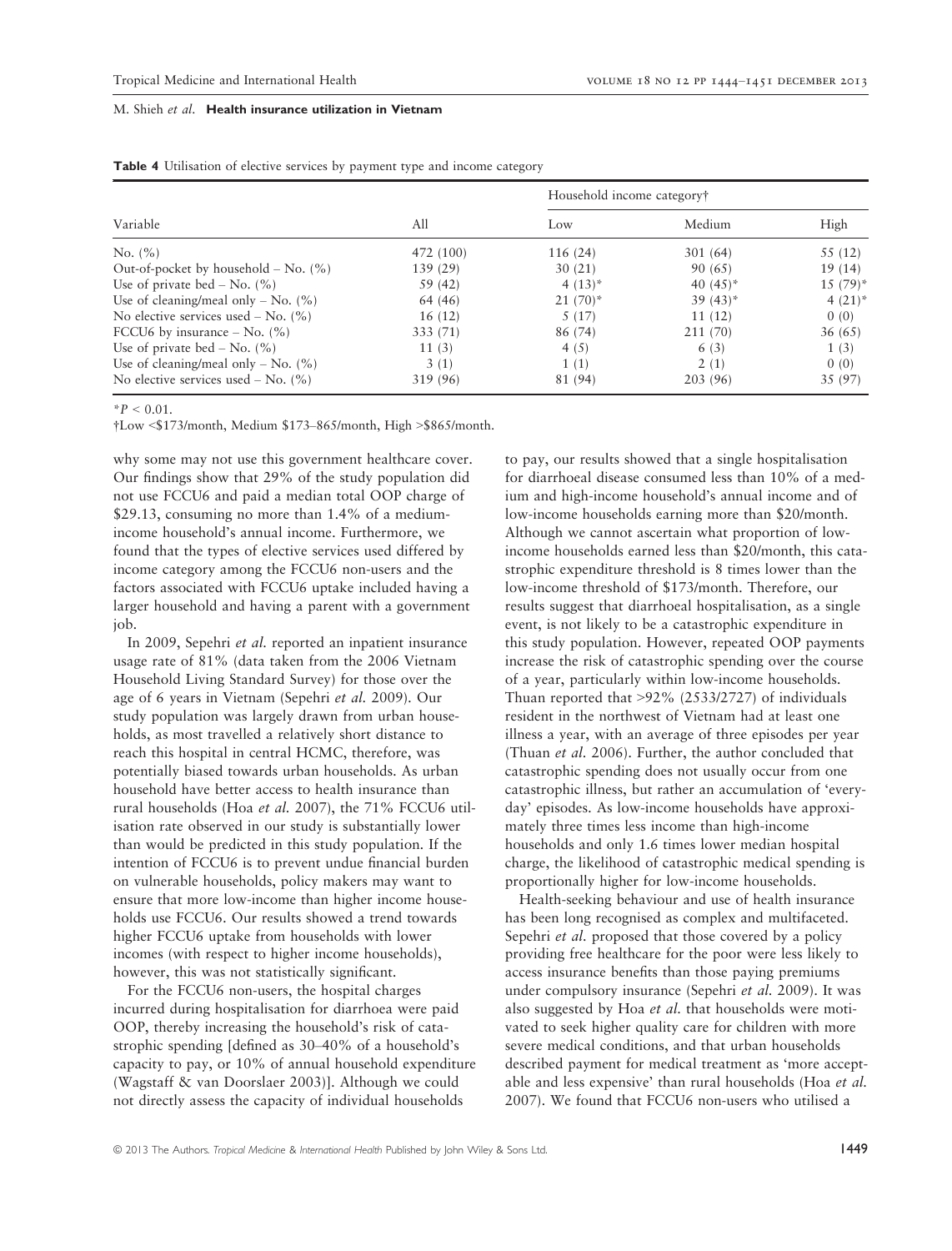private bed were more frequently from high-income households, while FCCU6 non-users who only utilised less-expensive cleaning and/or meal service were more commonly lower income patients. One potential explanation for the latter finding is that low-income households, who could not afford private beds, could, by utilising the less expensive cleaning and/or meal service, still access perceived or actual higher quality non-policy services and benefits, e.g., a shorter waiting time than FCCU6 users, and/or avoid the extensive paperwork required to use FCCU6 (UNICEF 2011). These findings suggest that some households perceived the severity of the diarrhoea to be sufficiently high and the OOP expenditure for the diarrhoeal hospitalisation to be sufficiently low to motivate the household to forgo FCCU6 and pay OOP. Our results demonstrating a low likelihood of a single hospitalisation to induce a catastrophic expenditure further supports this conclusion. We surmise that the small proportion of FCCU6 non-users who did not use either elective service were forced to forgo FCCU6 and pay OOP due to not fulfilling the FCCU6 requirements, that is, no insurance card or appropriate referral.

The parents/guardians who were motivated to utilise FCCU6 were more likely to come from larger households and to have a government job. A larger family may limit the ability of a parent to pay additional non-food costs, including healthcare, which may result in a greater motivation to use FCCU6. Those with government jobs may be more aware of the procedures for accessing insurance more efficiently. Additionally, previous research has reported inequitable treatment by healthcare staff towards patients of lower social position, for example, women, ethnic minorities (Rheinlander et al. 2011; Malqvist et al. 2012, 2013). Consequently, patients who have a parent in a respected government positions may be perceived as having a high social position and receive preferential treatment by healthcare staff without forgoing FCCU6. In the usage of free maternal healthcare in Pakistan, those from the richest societal class were the main users of free public services, while middle and poorer women often paid for private services as a sign of higher social status (Mumtaz et al. 2013). Further research is needed to determine if this behaviour is present and influences FCCU6 utilisation in Vietnam.

Our research has some limitations, which need to be considered before placing our findings into a greater context. Previous studies have suggested that health-seeking behaviour is different between serious and less serious conditions (Lieberman & Wagstaff 2009; Kaljee et al. 2011). Therefore, our results may not be representative when the same households are faced with medical conditions of different severity than acute diarrhoea resulting

in hospitalisation. All children enrolled in this study were resident in HCMC and had symptoms for less than 3 days prior to seeking healthcare, suggesting that Children's Hospital 2 was the designated primary healthcare facility for FCCU6. However, we cannot exclude the possibility that the patients who used the cleaning and/or meal services and paid OOP did not have an insurance card or appropriate referral. Consequently, our investigation was not able to definitively determine if these households did not use FCCU6 through choice (for higher quality treatment) or through necessity. It is noteworthy that the hospital selected for this study was a tertiary referral hospital. However, this is unlikely to introduce selection bias as the children admitted to this hospital with diarrhoea are required to present first as outpatients and there is currently no formal policy for referral due to diarrhoea.

# **Conclusions**

Our results demonstrated that the FCCU6 non-usage rate in this study population in HCMC was 29%. A substantial proportion of those forgoing FCCU6 was from lower income households, and may perceive paying OOP for healthcare to be of a justifiable cost–benefit. Hospitalisation for diarrhoea in this population is unlikely to induce a catastrophic expenditure, yet FCCU6 non-usage may disproportionately increase the risk of catastrophic expenditure for lower income households throughout multiple illness episodes. Measures to improve capacity of and incentives for hospitals to provide FCCU6 users with higher quality services may increase the usage of FCCU6, particularly among low-income households.

#### Acknowledgements

We are thankful to all members of the data collection team at Children's Hospital 2. Sincere appreciation also goes to Clinical Trial Unit and Data Management Centre (Oxford University Clinical Research Unit, Vietnam) for collation of the data and to Alessandra Anemona and Allan Saul (Novartis Vaccines Institute for Global Health, Italy), and Ardeshir Sepehri (University of Manitoba, Canada) for their kind assistance during the early period of this research. This work was supported in part through funding from the Novartis Vaccines Institute for Global Health (Italy) and the Wellcome Trust Vizions Initiative (UK). MS is employed by Novartis Vaccines Institute for Global Health. This does not alter the authors' adherence to this publication's policies on sharing data and materials. The opinions expressed by authors contributing to this journal do not necessarily